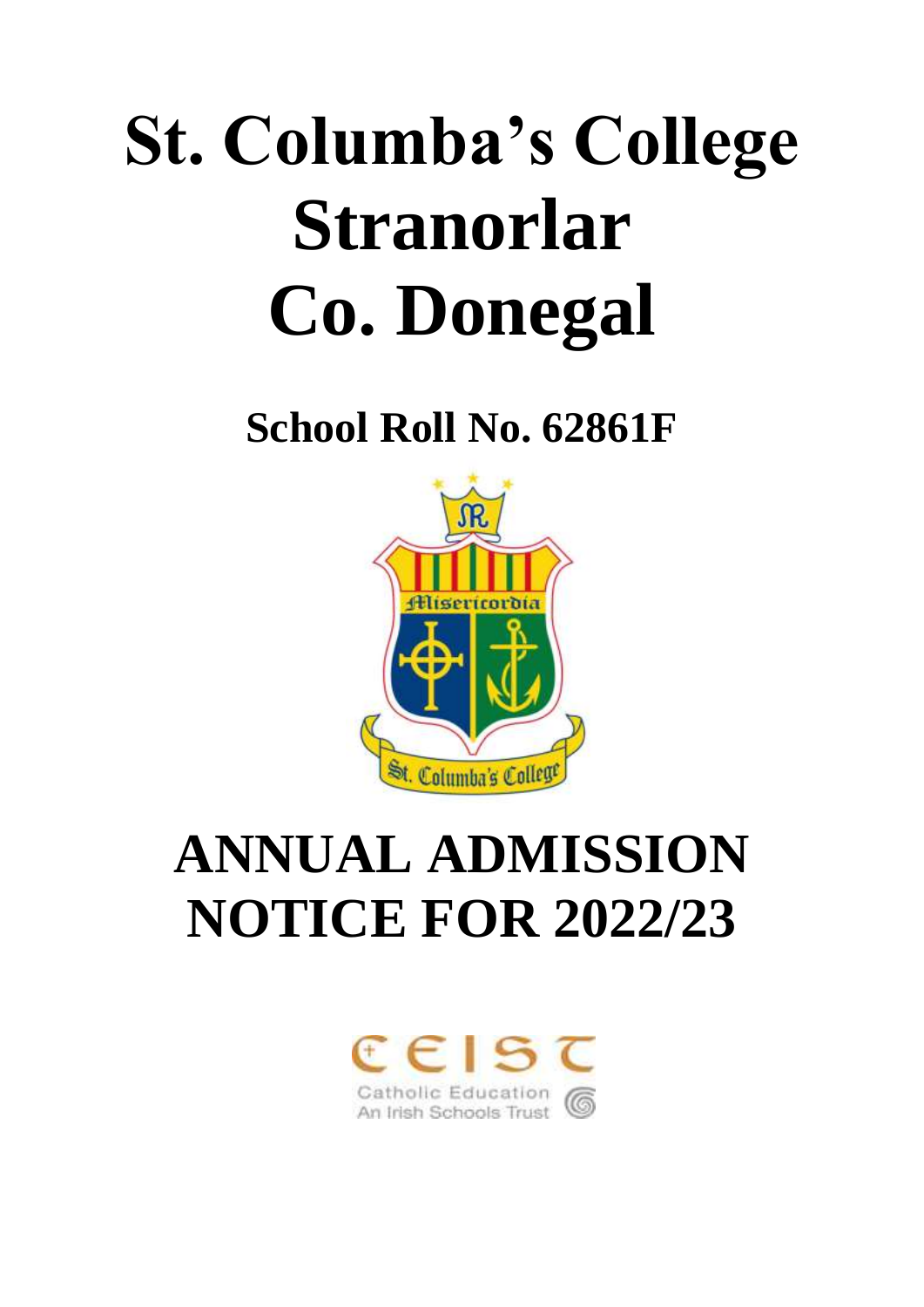#### **ST COLUMBA'S COLLEGE**

#### **ANNUAL ADMISSION NOTICE FOR 2022/23**

Copies of the school's **Admission Policy** and the **Application Form for Admission** for the 2022/23 school year are available as follows: –

To download at: [www.stcolumbascollege.ie](http://www.stcolumbascollege.ie/)

On request: By emailing admin@stcolumbasstranorlar.ie or writing to: The Principal, St. Columba's College, Stranorlar, Lifford, Co. Donegal. F93KN62.

#### **1. Application and Decision Dates for admission to 1 st Year for 2022/23**

|    | The school will commence accepting applications for admission on               | 8 <sup>th</sup> November          |
|----|--------------------------------------------------------------------------------|-----------------------------------|
|    |                                                                                | 2021                              |
| 2. | The school will cease accepting applications for                               | $4 \text{pm}$ on $29^{\text{th}}$ |
|    | admission on                                                                   | November 2021                     |
| 3. | Applicants will be notified in writing of the decision on their $3rd$ December |                                   |
|    | application by                                                                 | 2021                              |
| 4. | Applicants must confirm acceptance of an offer of admission by                 | $17th$ December                   |
|    |                                                                                | 2021                              |

Failure by an applicant to accept an offer by the 17<sup>th</sup> December 2021 may result in the offer being withdrawn.

#### **2. Application and Decision Dates for admission to ASD Special Classes for 2022/23**

St. Columba's college is committed to the concept of inclusion. The college is committed to the provision of an educational programme which will meet the needs of all the students enrolled in the college, in so far as it is practicable.

St. Columba's College has been approved for the development under the ADAPT 2 Programme of a two classroom Special Educational Needs Base to cater for students with Autism Spectrum Disorder. Application forms for admission to these special classes will be available on our website or on request from the college once the classrooms are constructed (expected completion date - September 2024).

#### **3. Number of places being made available in the 2022/23 school year**

| The number of places being made available in $1st$ year is                                                                                                                | 180 |
|---------------------------------------------------------------------------------------------------------------------------------------------------------------------------|-----|
| The number of residential places is (boarding schools only)                                                                                                               | N/A |
| The number of non-residential places is (boarding schools only)                                                                                                           | N/A |
| The number of places being made available in the special class catering for<br>students with [insert category or categories of SEN catered for in the special<br>class is | N/A |